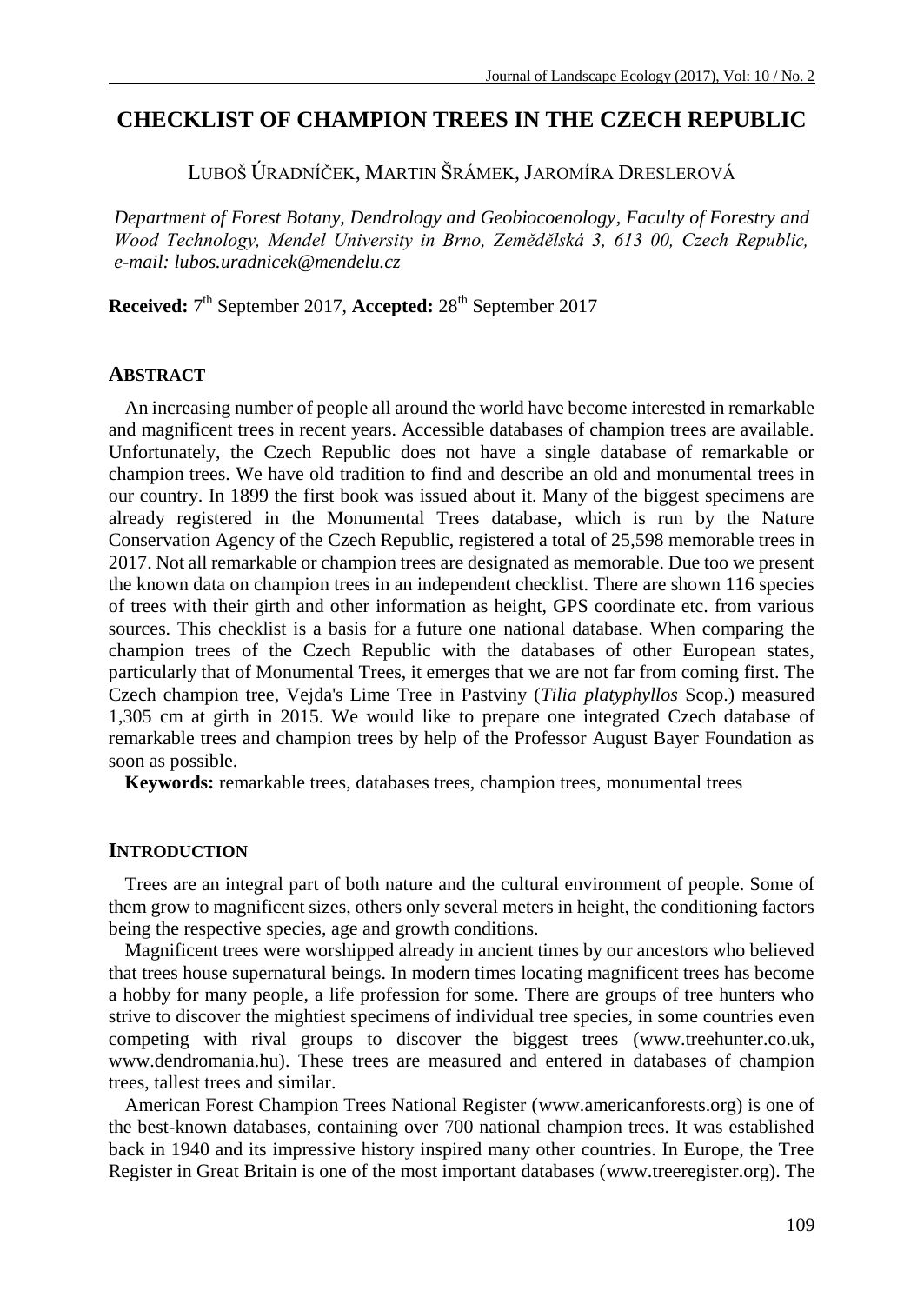Tree Register of the British Isles (T.R.O.B.I.) is a registered charity collecting and updating a database of champion trees. Since the 1980s champion trees registers have been established in most European countries, collecting numerous data and publishing some of them. For example, Mittchell *et al.* (1990), Jonson (2003) or Rodger *et al.* (2006) published papers on champion trees in Great Britain, as did Graaf (1991) in Holland or Baudoin *et al.* (1992) or Jacobs (2009) in Belgium. At present, champion trees in Germany are registered under the German Dendrological Society (DDG), with publications released by Kűhn *et al.* (2005).

Information on Spanish champion and remarcable trees is provided by Lillo (1997) or later Lerena (2009) or Moya et Moya (2013). The latest publications related to champion trees come from France (Feterman, 2015) or Poland (Borkowski *et al.*, 2016).

An increasing number of people all around the world have become interested in remarkable and magnificent trees in recent years. Accessible databases of champion trees are available even in Hongkong or New Zealand. For several years Europe has held the popular European Tree of the Year contest, which is a follow-up of national contests whose winners are nominated for the European competition. Furthermore, the European Champion Tree Forum (ECTF) was established in 2010. The ECTF is an organization of tree-lovers who take an interest in finding, measuring, documenting and publishing of remarkable, biggest, tallest, oldest "champion trees" in their respective countries as basis for wider activities to protect and preserve these trees. One is unthinkable without the other. The first meeting took place in Wespelaar, Belgium, in 2010, the last one in the Czech Republic in 2016 [\(www.championtrees.eu\)](http://www.championtrees.eu/).

The development of the Internet has enabled many databases to go on-line, the international database Monumental Trees [\(www.monumentaltrees.com\)](http://www.monumentaltrees.com/) being among the most comprehensive and best-known. This worldwide, publicly accessible database contains information on champion trees of many countries and continents. At present, it registers over 30,000 trees. Contrary to this, the paid database Monumental Trees of the World [\(www.goldencarers.com/monumental-trees-of-the-world\)](http://www.goldencarers.com/monumental-trees-of-the-world) does not contain nearly as much information.

An increased interest in remarkable trees was registered on the territory of Czech lands as early as the turn of the 19<sup>th</sup> and 20<sup>th</sup> centuries. In 1899 Jan Evangelista Chadt-Ševětínský published the first survey of remarkable trees in Bohemia. A more detailed list of notable trees was published by the same author in 1908 in the popular and still existing magazine called Český lid (Czech People) under the title "Old and Memorable Trees in Bohemia, Moravia and Silesia", providing the description of 165 remarkable trees and 30 depictions. The emergence of the so-called beautifying societies (the Union of Czech Beautifying Societies in the Bohemian Kingdom was established in Prague on October 30 1904) falls into the same period. After the establishment of the Czechoslovak Republic it was transformed into the Union of Czechoslovak Societies for Beautification and Conservation of Homeland. Starting with 1920, the provision of paragraph 20 of the Allocations Act came into force to conserve remarkable trees. The relationship between people, forests and trees found its legislative basis.

The end of World War 2 marked the beginning of a "Survey of Memorable or Remarkable Trees, Tree Avenues and Forests" which was conducted by volunteers until 1956, using questionnaires of the State Institute of Cultural Heritage and Nature Conservation. Sadly, most of these records were lost. Act No. 40/1956 on State Nature Conservation allowed the designation of selected trees as protected nature monuments. However, their recording on the regional scale was not unified, bordering on confused at times. After the fall of the communist regime, a new Act No. 114/1992 Coll. on Nature and Landscape Protection has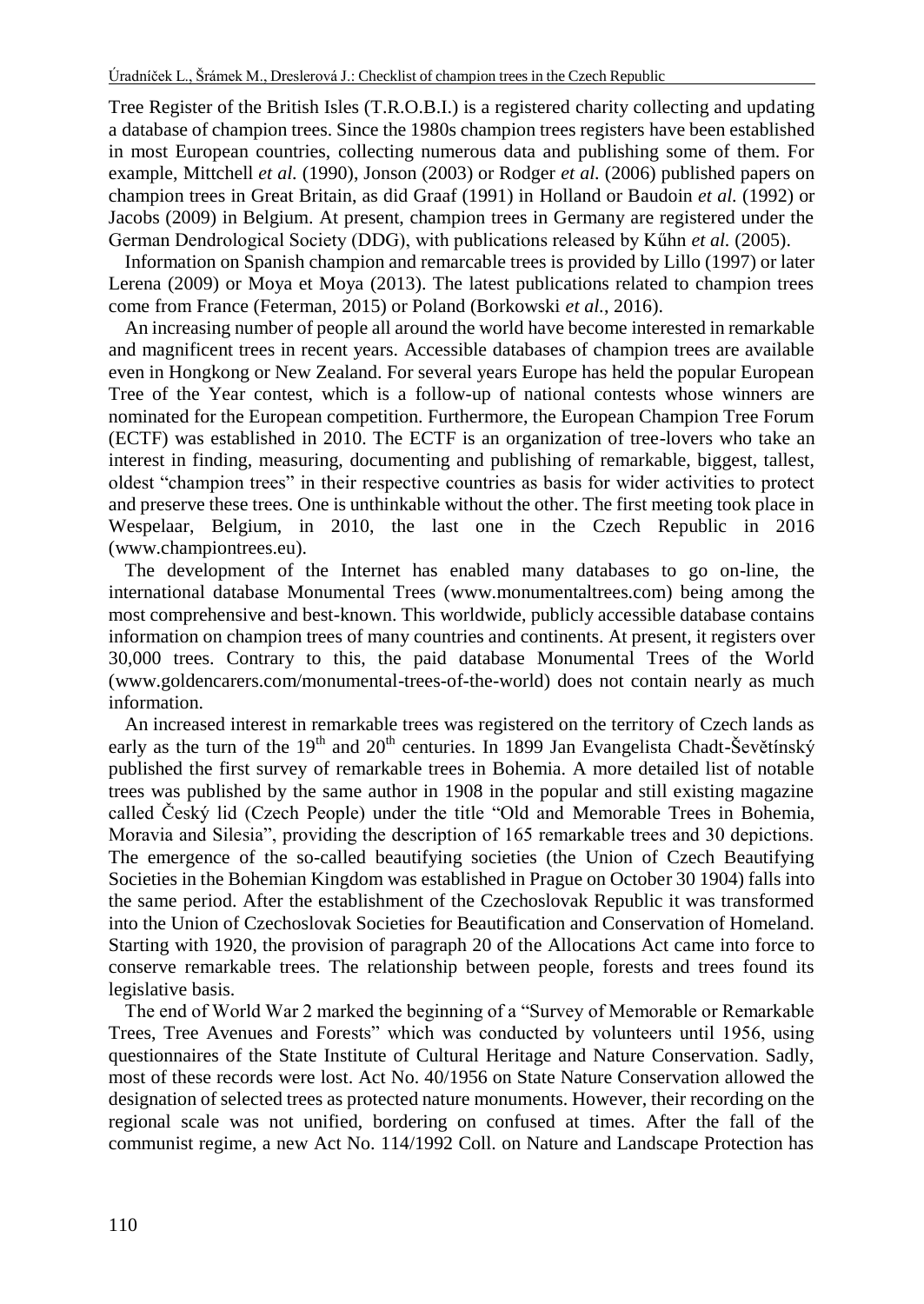allowed the designation of selected remarkable trees as the so-called memorable trees based on an administrative decision in accordance with paragraph 46.

The Central Register of Nature Conservation, which is run by the Nature Conservation Agency of the Czech Republic, registered a total of 25,598 memorable trees in 2017, almost 80 % of them in the form of solitary trees and the remaining 20 % as tree avenues, tree groups and alleys. However, not only trees of extraordinary dimensions are designated as memorable. They may be remarkable for other reasons, their planting commemorating a special event or for being part of a legend. Out of the total number of solitary trees, 1,560 are lime trees and 1,180 oaks. Tree avenues also consist mainly of lime trees – they contain over 6,000 specimens and approximately 2,000 oaks. The remaining trees are mainly broadleaved, with a small percentage of conifers. All of them are state-protected, their legislative designation referring to them as "memorable trees".

The Vejda's Lime Tree (Vejdova lípa) in Pastviny in the Orlické Mts. is the mightiest champion - memorable tree in the country, its age estimated at over 700 years. Memorable trees are subject to frequent studies, such as those by Dundychová (1995), Kovařík *et al.* (1996), Hrušková (1999, 2008, 2009) or Hrušková, Úradníček (2016), as well as Svoboda (1975), Donéeová, Janočko (2003), Taraba, Navrátilová (2005), Michálek (2006, 2008), Reš, Sůrová (2008), Kyzlík (2011) or Reš (2012). At present, records on memorable trees from 77 districts of the Czech Republic are available [\(www.cs.wikipedia.org\)](http://www.cs.wikipedia.org/).

Not all remarkable or champion trees are designated as memorable. In the landscape of the Czech Republic there is a number of mighty tree specimens of above-average size within their respective species (Maděra *et al.*, 2000). Apart from the Central Register of Nature Conservation on memorable trees [\(http://drusop.nature.cz\)](http://drusop.nature.cz/), there is also the database of Remarkable Trees of Forests of the Czech Republic, State Enterprise [\(www.lcr.cz\)](http://www.lcr.cz/) available. Another database which was run for several years is the database of Remarkable Trees of Military Forests and Farms of the Czech Republic, State Enterprise. At present, it provides on-line records only of memorable trees which grow on the company's land [\(www.vls.cz\)](http://www.vls.cz/). The database of the Professor August Bayer Foundation is one of the oldest Czech databases. It lists the mightiest trees from the known databases, available publications and following their own measurements, partly as findings of the "Looking for Largest Trees" project launched by the Foundation in 1999 (Maděra & Úradníček, 1999; 2000). Many champion trees grow in chateau parks and gardens, as shown by Hieke (1984, 1985) or Krejčiřík *et al.* (2015). One of the first publications which also lists other champion trees than memorable trees comes from South Moravia, the Lower Morava Biosphere Reserve (Maděra *et al.*, 2007).

The Czech Republic abounds in ancient castles, imposing chateaux and beautiful churches. However, champion trees which witnessed historical events in real time represent rare historical monuments as well. Compared with monuments created by people, these living natural monuments, very often state-protected memorable trees, have a major advantage on their side: they are alive. Their strength is simultaneously their weakness, as they are subject to the laws of life, ergo the law of decline. While a castle can be restored, a chapel rebuilt, living organisms disappear forever (Hrušková & Úradníček, 2016). That is why we decided to list the monumental trees that grow in the Czech Republic.

Unfortunately, the Czech Republic does not have a single database of remarkable or champion trees. Many of the biggest specimens are already registered in the Monumental Trees database, yet a comprehensive database like the Hungarian Dendromania [\(www.dendromania.hu\)](http://www.dendromania.hu/) or the Tree Register is still lacking. The aim of this paper is to present the known data on monumental trees in an independent checklist as a basis for a future database.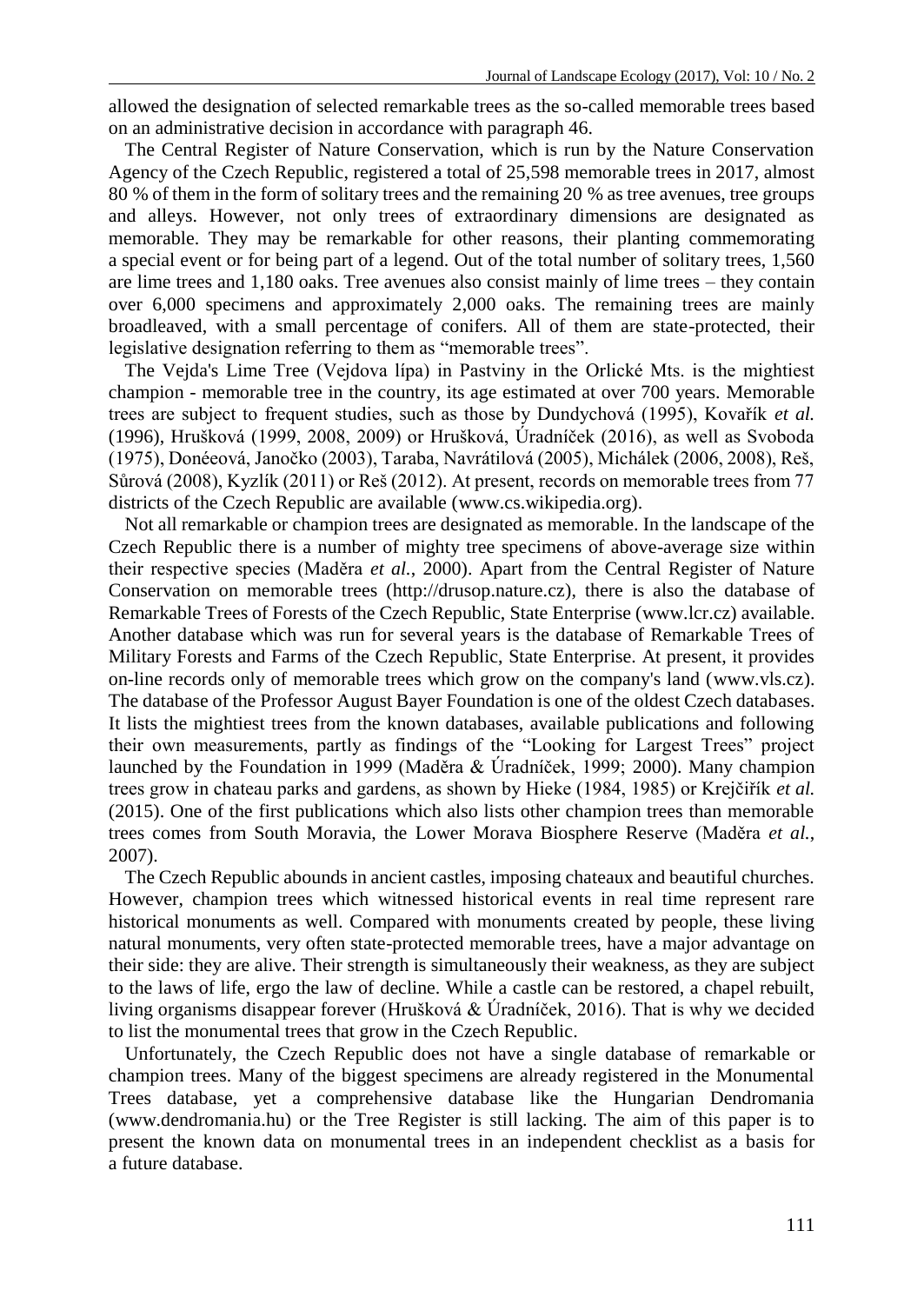### **METHODS**

Trees are usually listed in databases based on their girth. In European countries, with the exception of Great Britain and Ireland, it is measured at the height of 1,3 metres above the ground, while in the two countries mentioned above it is 1,5 m above the ground. The measurement is taken perpendicular to the axis of the trunk. This is the method of measuring girth in the trees listed below. Height was measured by a Nikon Forestry Pro laser rangefinder. The trees were also localized (district, cadastre, possibly their GPS coordinates). The information recorded includes the year of measurement and the basic source of the data used.

#### **RESULTS AND DISCUSSION**

The table shows a list of trees in alphabetical order of their scientific names. Each species is represented by a single champion specimen based on its girth.

The following data sources (column 7) were used:

1 – Database of the Nature Conservation Agency of the Czech Republic (ÚSOP - memorable trees)

2 – Database of the Professor August Bayer Foundation

3 – Hrušková & Úradníček, 2016 (List of Remarkable Champion Trees of the Czech Republic)

4 – Krejčiřík *et al.*, 2015 (Trees of the Lednice Chateau Park)

5 – Maděra *et al.*, 2017 (Remarkable Trees and other Dendrological Points of Interest of the Lower Morava Biosphere Reserve)

6 – Businský &Velebil, 2015 (Pines in the Czech Republic)

| <b>Scientific</b><br>name | <b>District</b>    | Cadastre                  | <b>Plot</b><br>number | <b>Tree</b><br>height<br>(m) | <b>Girth at</b><br>1.3 <sub>m</sub><br>(cm) | <b>Source</b>  | <b>Measured</b><br>(year) |
|---------------------------|--------------------|---------------------------|-----------------------|------------------------------|---------------------------------------------|----------------|---------------------------|
| Abies alba                | Frýdek<br>Místek   | Mionší                    |                       | 50                           | 560                                         | 2              | 1999                      |
| Abies concolor            | Liberec            | Starý Harcov              | 520                   | 27                           | 276                                         | $\overline{c}$ | 2008                      |
| Abies grandis             | <b>Blansko</b>     | Křtiny                    | 915/10                | 37                           | 395                                         | $\overline{c}$ | 2016                      |
| Abies homolepis           | Šluknov            | Šluknov                   | 1329/1                | 23                           | 198                                         | 1              | 2009                      |
| Abies<br>nordmaniana      | <b>Blansko</b>     | Křtiny                    | 920/2                 | 31                           | 227                                         | $\overline{2}$ | 2016                      |
| Abies procera             | Děčín              | Velký Šenov               | 1711/2                | 26                           | 281                                         | 1              | 2009                      |
| Acer campestre            | Ústí nad<br>Orlicí | Ústí nad Orlicí           | 43/33                 | 21                           | 500                                         | 1              | 2009                      |
| Acer platanoides          | Frýdek<br>Místek   | Krásná pod<br>Lysou horou | 1876/1                | 19                           | 460                                         | 1              | 2009                      |
| Acer<br>pseudoplatanus    | Třebíč             | Horní<br>Vilémovice       | 197/2                 | 16                           | 758                                         | 3              | 2010                      |
| Acer<br>saccharinum       | Děčín              | Jiříkov                   | 96/1                  | 25                           | 502                                         | 1              | 2009                      |
| Aesculus<br>hippocastanum | <b>Bruná</b>       | Nová Ves u<br>Rýmařova    | 96                    | 28                           | 589                                         | 1              | 2009                      |
| Ailanthus<br>altissima    | Brno-město         | Chrlice                   |                       | 22                           | 360                                         | 2              | 2000                      |
| Alnus glutinosa           | Cheb               | Beranovka                 | 627/3                 | 18                           | 624                                         | 1              | 2014                      |

**Table 1: Champion trees of the Czech Republic – checklist**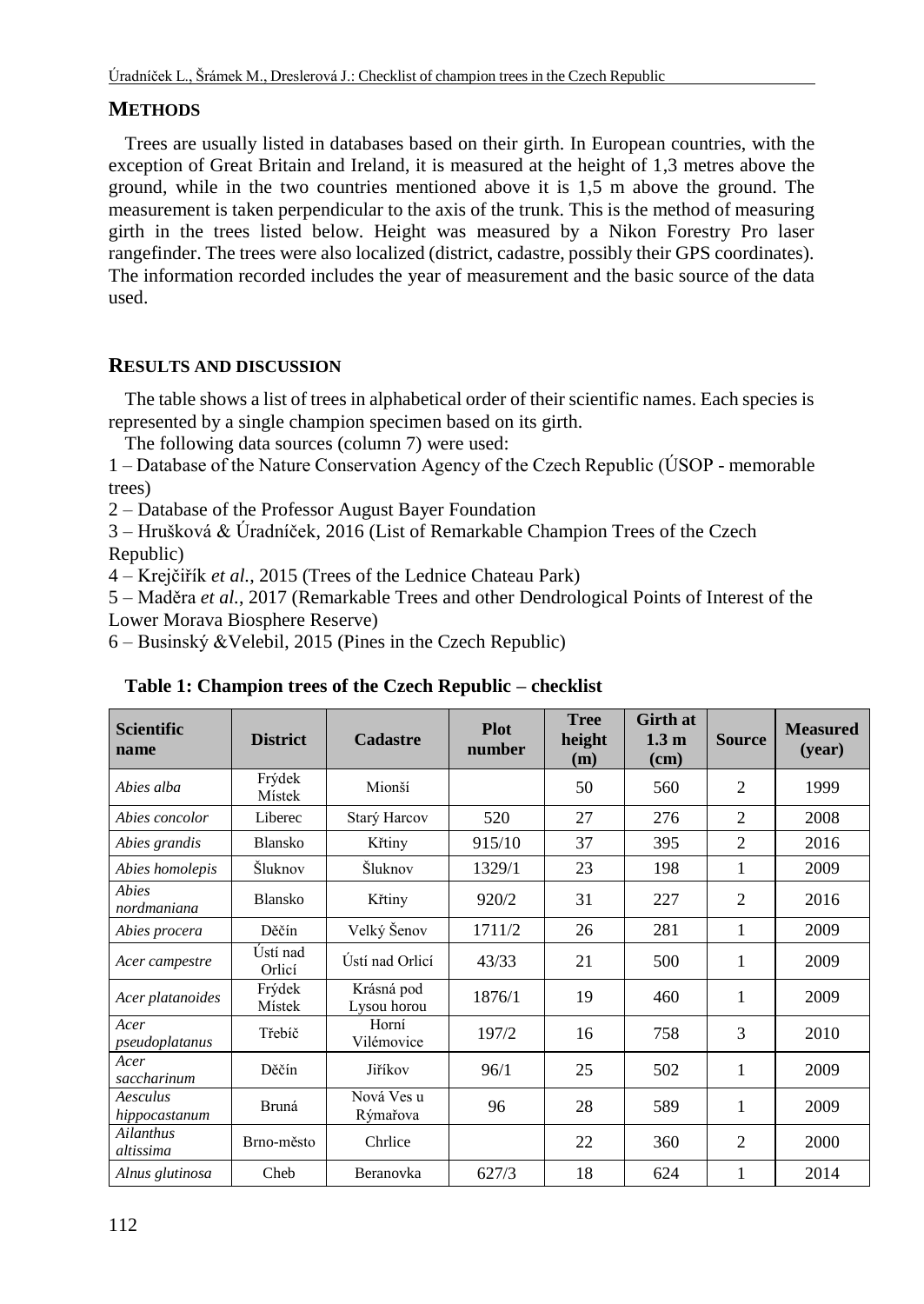| Alnus incana                  | Nový Jičín               |                                    |                | 25 | 140 | 2                | 2004 |
|-------------------------------|--------------------------|------------------------------------|----------------|----|-----|------------------|------|
| Betula nigra                  | Opava                    | Raduň                              |                | 25 | 190 | 2                | 2002 |
| Betula pendula                | Šumperk                  | Šumperk                            |                | 27 | 550 | $\overline{c}$   | 2005 |
| Betula pubescens              | Nový Jičín               | Nový Jičín                         |                | 22 | 180 | $\overline{c}$   | 2005 |
| Carpinus betulus              | Břeclav                  | Lanžhot                            | 3520/2         | 16 | 463 | 2                | 2016 |
| Carya ovata                   | <b>Břeclav</b>           | Hlohovec                           | 1882/1         | 15 | 157 | $\overline{2}$   | 2016 |
| Castanea sativa               | Chrudim                  | Nasavrky                           | 4/2            |    | 534 | $\overline{2}$   | 2016 |
| Catalpa<br>bignonioides       | Hodonín                  | Strážnice                          |                | 16 | 390 | $\overline{c}$   | 2003 |
| Catalpa speciosa              | Brno - město             | Veveří                             | 1237           | 18 | 218 | $\mathbf{1}$     | 2009 |
| Cedrus atlantica              | Hlavní město<br>Praha    | Vysočany                           | 1919/1         | 20 | 253 | $\mathbf{1}$     | 2009 |
| Cedrus libanini               | Praha -<br>západ         | Černošice                          | 674/1          | 22 | 340 | 1                | 2009 |
| Celtis<br>occidentalis        | Brno-<br>venkov          | Střelice u Brna                    | 3441/16        | 15 | 255 | $\mathbf{1}$     | 2015 |
| Cerasus mahaleb               | Mladá<br><b>Boleslav</b> | Nové Benátky                       | 2/1            | 12 | 368 | 1                | 2009 |
| Cercidiphyllum<br>japonicum   | Nový Jičín               | Frenštát pod<br>Radhoštěm          | 442/1          | 16 | 276 | 1                | 2011 |
| Corylus colurna               | Karviná                  | Český Těšín                        | 302/1          | 22 | 357 | $\mathbf{1}$     | 2009 |
| Cryptomeria<br>japonica       | Blansko                  | Křtiny                             | 915/10         | 29 | 225 | 2                | 2016 |
| Cunninghamia<br>lanceolata    | Brno - město             | Veveří                             | 1022/1         | 14 | 88  | $\overline{c}$   | 2016 |
| Fagus sylvatica               | Rychnov nad<br>Kněžnou   | Pěčín u<br>Rychnova nad<br>Kněžnou | 1834/1         | 23 | 655 | 1                | 2009 |
| Fraxinus<br>angustifolia      | Kroměříž                 | Litenčice                          |                | 26 | 660 | 5                | 2006 |
| Fraxinus<br>excelsior         | Jindřichův<br>Hradec     | Budkov u<br>Střížovic              | $\overline{2}$ | 27 | 802 | $\mathbf{1}$     | 2012 |
| Ginkgo biloba                 | Brno-město               | Staré Brno                         | $\,8\,$        | 25 | 446 | 2                | 2016 |
| Gleditsia<br>triacanthos      | <b>Břeclav</b>           | Lednice                            | 1863           | 29 | 372 | 2                | 2016 |
| Gymnocladus<br>dioicus        | Nymburk                  | Lysá nad Labem                     | 178            | 16 | 286 | 1                | 2009 |
| Chamaecyparis<br>lawsoniana   | Blansko                  | Křtiny                             | 920/2          | 21 | 198 | 2                | 2016 |
| Chamaecyparis<br>nootkatensis | Olomouc                  |                                    |                |    | 159 | 2                | 2000 |
| Chamaecyparis<br>obtusa       | Blansko                  | Křtiny                             | 915/10         | 15 | 117 | $\boldsymbol{2}$ | 2016 |
| Chamaecyparis<br>pisifera     | Blansko                  | Křtiny                             | 915/10         | 21 | 216 | 2                | 2016 |
| Juglans nigra                 | Kroměříž                 | Kvasice                            | 152            | 25 | 672 | $\mathbf{1}$     | 2007 |
| Juglans regia                 | Chrudim                  | Libkov                             |                | 18 | 342 | $\sqrt{2}$       | 1999 |
| Juniperus<br>communis         | Písek                    | Kučeř                              | 1843           | 8  | 135 | $\mathbf{1}$     | 2011 |
| Juniperus<br>virginiana       | Břeclav                  | Lednice                            | 5/4            | 18 | 263 | $\overline{c}$   | 2016 |
| Kalopanax pictus              | Jindřichův<br>Hradec     | Nová Bystřice                      | 14             | 12 | 316 | $\mathbf{1}$     | 2016 |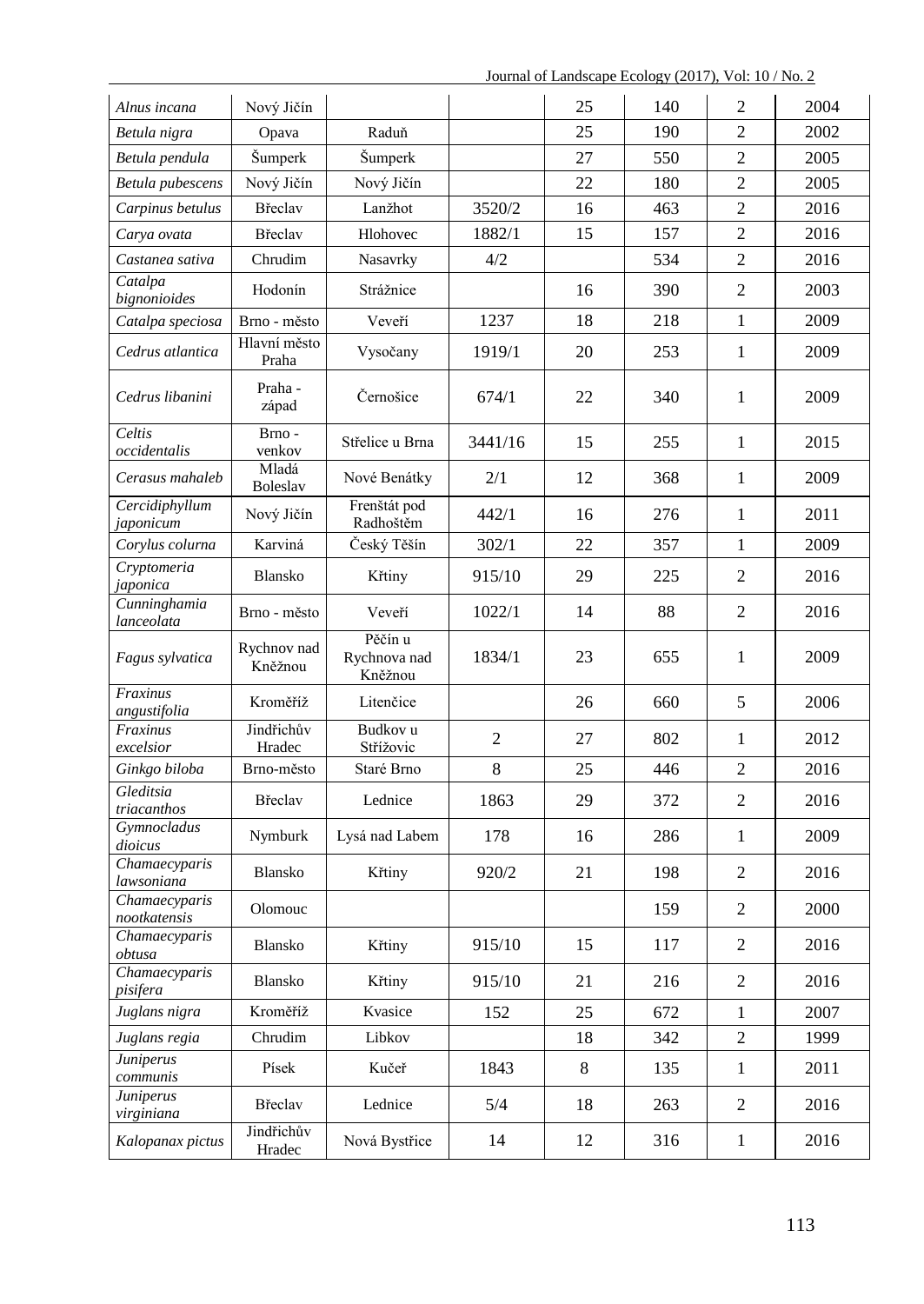Úradníček L., Šrámek M., Dreslerová J.: Checklist of champion trees in the Czech Republic

| Larix decidua                    | Ústí nad<br>Labem     | Petrovice u<br>Chabařovic    | 2185   | 28 | 683 | 1              | 2010 |
|----------------------------------|-----------------------|------------------------------|--------|----|-----|----------------|------|
| Larix kaempferi                  | Bruntál               | Heřmanovice                  | 724    | 25 | 256 | 1              | 2009 |
| Liquidambar<br>orientalis        | Brno - město          | Veveří                       | 1022/1 | 17 | 216 | $\overline{c}$ | 2016 |
| Liriodendron<br>tulipifera       | Kroměříž              | Kroměříž                     | 286/1  | 37 | 493 | $\mathbf{1}$   | 2012 |
| Magnolia<br>acuminata            | Děčín                 | Kamenická Nová<br>Výska      | 362    | 24 | 282 | 1              | 2016 |
| Malus domestica                  | Přerov                | Jezernice                    |        | 10 | 220 | 2              | 2004 |
| Metasequoia<br>glyptrostroboides | Břeclav               | Lednice                      | 1865   | 34 | 355 | $\overline{4}$ | 2014 |
| Morus alba                       | Přerov                | Olšovec                      | 1403/3 | 11 | 318 | 1              | 2009 |
| Pawlovnia<br>tomentosa           | Brno-město            | Brno-město                   |        | 17 | 380 | $\mathbf{2}$   | 1999 |
| Phellodendron<br>Amiense         | Semily                | Turnov                       | 1818/1 | 18 | 423 | 1              | 2003 |
| Picea abies                      | Sokolov               | Šindelová                    | 446    | 36 | 505 | 1              | 2014 |
| Picea pungens                    | Olomouc               | Olomouc                      |        | 34 | 215 | $\overline{c}$ | 2004 |
| Pinus aristata                   | Prostějov             | Čechy pod<br>Kosířem         | 153    | 14 | 123 | 6              | 2010 |
| Pinus armandi<br>Franch.         | Hlavní město<br>Praha | Zbraslav                     | 154    | 10 | 108 | 6              | 2010 |
| Pinus cembra                     | Jeseník               | Ostružná                     | 349    | 15 | 168 | 1              | 1981 |
| Pinus coulteri                   | Praha -<br>východ     | Kostelec nad<br>Černými lesy | 3109/1 | 16 | 172 | 6              | 2010 |
| Pinus fleklis                    | <b>Brno</b>           | Černá Pole                   | 2/2    | 20 | 152 | 6              | 2010 |
| Pinus Jeffreyi                   | Český<br>Krumlov      | Pernek                       | 6      | 23 | 270 | 1              | 2010 |
| Pinus nigra                      | Turnov                |                              |        | 40 | 497 | 2              | 2002 |
| Pinus peuce                      | Sokolov               | Kraslice                     | 5356/1 | 27 | 275 | $\mathbf{1}$   | 2014 |
| Pinus pinaster                   | Hlavní město<br>Praha | Vyšehrad                     | 61/17  | 11 | 130 | 6              | 2010 |
| Pinus ponderosa                  | Praha -<br>západ      | Průhonice                    |        | 40 | 375 | 6              | 2010 |
| Pinus rigida                     | Praha -<br>západ      | Průhonice                    |        | 32 | 213 | 6              | 2009 |
| Pinus strobus                    | Blansko               | Křetín                       |        | 9  | 650 | 2              | 2004 |
| Pinus sylvestris                 | Tachov                | Lom u Tachova                | 564    | 13 | 481 | 1              | 2009 |
| Pinus<br>wallichiana             | Šumperk               | Šumperk                      |        | 30 | 250 | 2              | 2004 |
| Platanus<br>orientalis           | Nový Jičín            | Kopřivnice                   |        | 22 | 337 | 2              | 2002 |
| $Platanus \times$<br>acerifolia  | Nový Jičín            | Bartošovice na<br>Moravě     | 971/2  | 36 | 842 | 2              | 2000 |
| Platycladus<br>orientalis        | Břeclav               | Lednice                      |        | 26 | 190 | $\overline{c}$ | 2003 |
| Populus alba                     | Uherské<br>Hradiště   | Suchá Loz                    |        | 28 | 780 | 2              | 2000 |
| Populus nigra                    | Nymburk               | Nymburk                      | 390/5  | 25 | 789 | $\overline{c}$ | 2016 |
| Populus tremula                  | Znojmo                | Lechovice                    |        |    | 430 | 2              | 2003 |
| Populus $\times$<br>canadensis   | Strakonice            | Strakonice                   |        | 15 | 580 | $\overline{c}$ | 2001 |
| Populus $\times$<br>canescens    | Uherské<br>Hradiště   | Suchá Loz                    | 1206/2 | 26 | 715 | $\mathbf{1}$   | 2010 |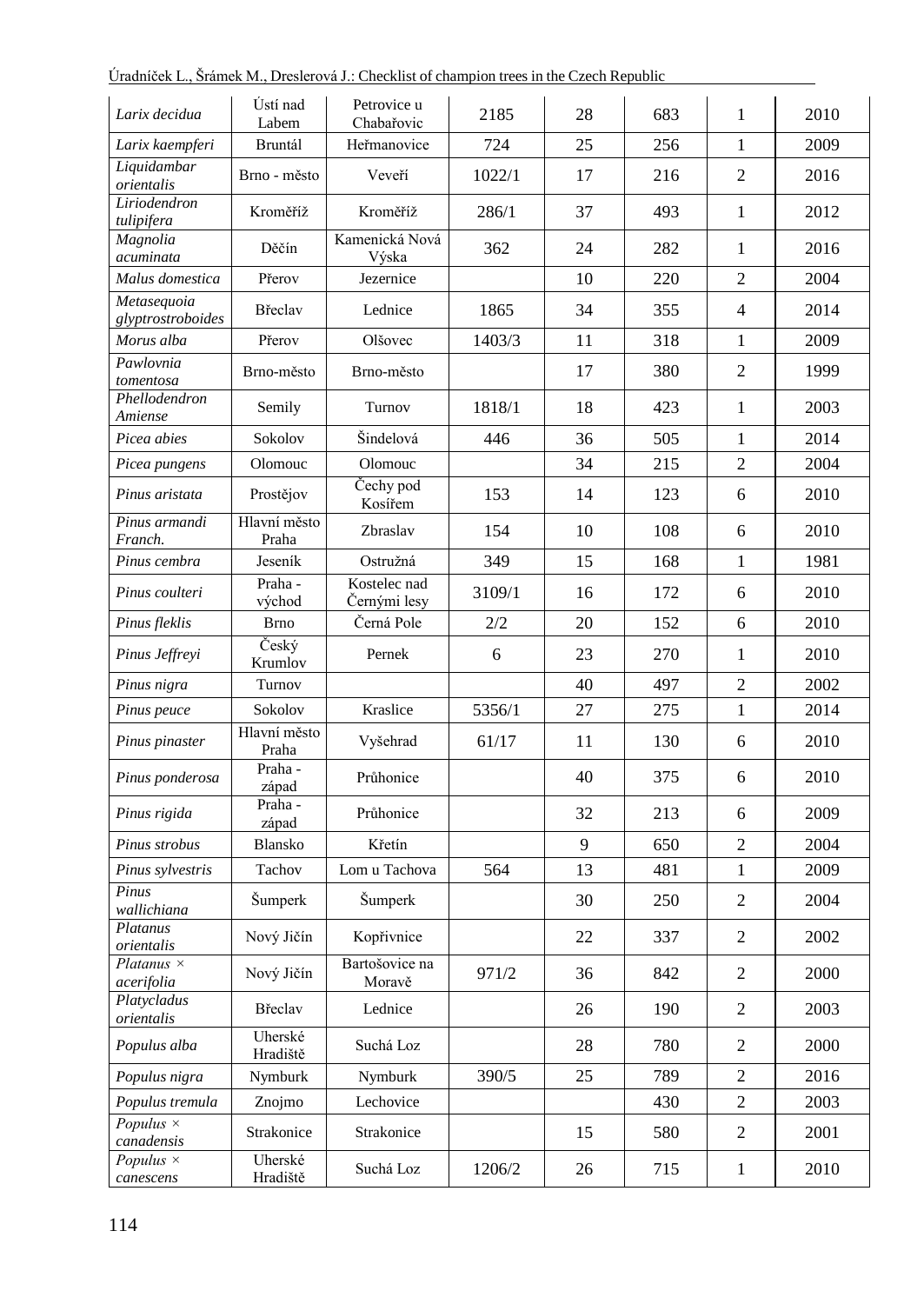Journal of Landscape Ecology (2017), Vol:  $10 / No. 2$ 

| Prunus avium                  | Trutnov             | Hrádeček                             | 350/1   | 28 | 423  | $\mathbf{1}$   | 2009 |
|-------------------------------|---------------------|--------------------------------------|---------|----|------|----------------|------|
| Prunus<br>domestica           | Hodonín             | Mutěnice                             |         | 8  | 142  | $\overline{2}$ | 2002 |
| Pseudotsuga<br>menziesii      | Strakonice          | Čekanice u<br>Blatné                 |         | 30 | 474  | $\overline{c}$ | 2001 |
| Pyrus communis                | Domažlice           | Unějovice                            | 934     | 12 | 480  | 1              | 2009 |
| Pyrus pyraster                | Kroměříž            | Cvrčovice                            | 100/2   | 17 | 390  | $\overline{2}$ | 2004 |
| Ouercus cerris                | Břeclav             | Valtice                              | 5449    | 20 | 720  | 2              | 2005 |
| Quercus frainetto             | Brno-město          | Černá Pole                           | 3857/1  | 20 | 540  | $\overline{c}$ | 2008 |
| Quercus<br>macranthera        | Nymburk             | Mcely                                | 179/2   | 25 | 452  | $\mathbf{1}$   | 2009 |
| Quercus petraea               | Praha -<br>východ   | Myšlín                               | 512/4   | 18 | 700  | $\mathbf{1}$   | 2016 |
| Quercus<br>pubescens          | Znojmo              | Lechovice                            | 330/1   | 16 | 647  | 2              | 2016 |
| Quercus robur                 | Třebíč              | Náměšt nad<br>Oslavou                | 135/1   | 20 | 1030 | 3              | 2016 |
| Quercus rubra                 | Pelhřimov           | Proseč - Obořiště                    | 71/1    | 25 | 660  | 1              | 2009 |
| Robinia<br>pseudoacacia       | Hodonín             | Strážnice                            |         | 15 | 590  | 2              | 2005 |
| Salix alba                    | Brno město          | Bosonohy                             | 542     | 26 | 820  | 1              | 2010 |
| Salix caprea                  | Šumperk             | Rapotín                              |         | 14 | 420  | $\overline{c}$ | 2005 |
| Salix fragilis                | Trutnov             | Černý důl                            | 1128    | 14 | 540  | $\mathbf{1}$   | 2010 |
| Sciadopitys<br>verticillata   | Blansko             | Křtiny                               | 915/10  | 11 | 90   | 2              | 2016 |
| Sequoiadendron<br>giganteum   | Uherské<br>Hradiště | <b>Břestek</b>                       | 2444    | 33 | 625  | $\mathbf{1}$   | 2010 |
| Sorbus aria                   | Kladno              | Kišice                               | 107     | 10 | 277  | $\mathbf{1}$   | 2012 |
| Sorbus domestica              | Hodonín             | Strážnice na<br>Moravě               | 4295    | 17 | 483  | 2              | 2017 |
| Sorbus torminalis             | Uherské<br>Hradiště | Vápenice u<br>Starého<br>Hrozenkova  | 7039/1  | 18 | 380  | 1              | 2010 |
| Styphnolobium<br>japonicum    | Břeclav             | Lednice                              | 5/4     | 20 | 581  | $\overline{2}$ | 2016 |
| Taxodium<br>distichum         | Plzeň - jih         | Dolní Lukavice                       | 27      | 19 | 399  | 1              | 2009 |
| Taxus baccata                 | Brno-<br>venkov     | Pernštejn                            | 54      | 19 | 463  | 1              | 2014 |
| Thuja<br>occidentalis         | Blansko             | Křtiny                               | 915/10  | 17 | 165  | $\overline{c}$ | 2016 |
| Thuja plicata                 | Olomouc             | Dalov                                | 112     | 28 | 383  | $\mathbf{1}$   | 2015 |
| <b>Thujopsis</b><br>dolobrata | Blansko             | Křtiny                               | 5/1     | 12 | 116  | $\sqrt{2}$     | 2016 |
| Tilia cordata                 | Ústí nad<br>Labem   | Český Bukov                          | 381/1   | 14 | 925  | $\mathbf{1}$   | 2009 |
| Tilia platyphyllos            | Ústí nad<br>Orlicí  | Pastviny u<br>Klášterce na<br>Orlicí | 499     | 16 | 1305 | 3              | 2015 |
| Tilia tomentosa               | Svitavy             | Svitavy<br>předměstí                 | 1916/41 | 25 | 345  | $\overline{c}$ | 2000 |
| Torreya<br>californica        | Břeclav             | Lednice                              | 5/4     | 12 | 220  | 5              | 2006 |
| Torreya nucifera              | Brno - město        | Veveří                               | 1022/1  | 18 | 212  | $\overline{c}$ | 2016 |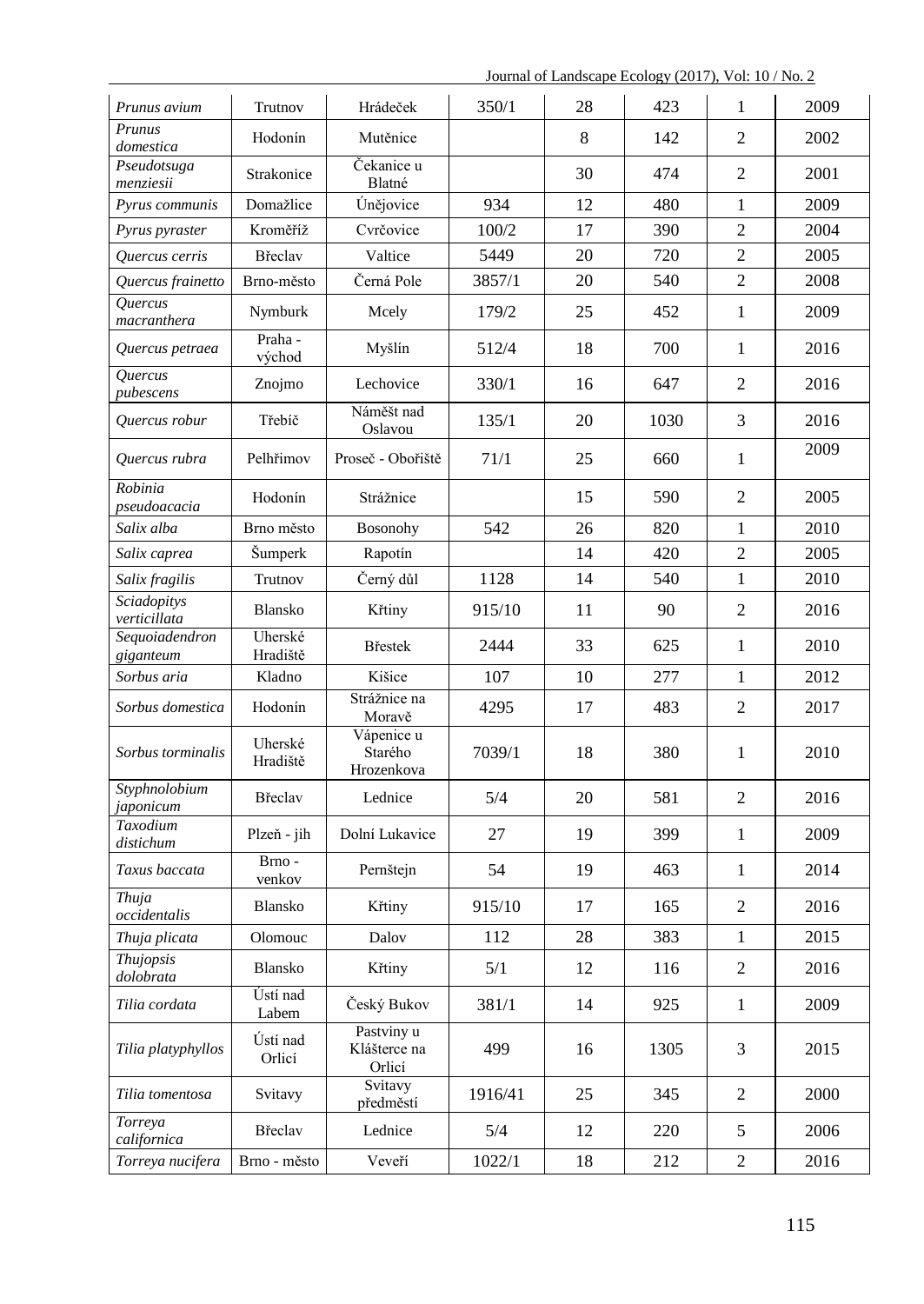| Úradníček L., Šrámek M., Dreslerová J.; Checklist of champion trees in the Czech Republic |  |
|-------------------------------------------------------------------------------------------|--|
|                                                                                           |  |

| Tsuga canadensis            | Děčín            | Šluknov                 | 1343/1 | 20 | 282 |                             | 2009 |
|-----------------------------|------------------|-------------------------|--------|----|-----|-----------------------------|------|
| <b>Tsuga</b><br>mertensiana | Děčín            | Šluknov                 | 327/1  | 14 | 97  |                             | 2009 |
| Ulmus glabra                | Frýdek<br>Místek | Bukovec u<br>Jablunkova | 1350   | 38 | 730 |                             | 2012 |
| Ulmus laevis                | Jeseník          | Velká Kraš              | 134/1  | 23 | 658 |                             | 2009 |
| Ulmus minor                 | Vsetín           | Liptál                  | 221    | 22 | 556 |                             | 2007 |
| Zelkova serrata             | <b>Břeclav</b>   | Hlohovec                | 1882/1 | 16 | 226 | $\mathcal{D}_{\mathcal{L}}$ | 2014 |

When comparing the champion trees of the Czech Republic with the databases of other European states, particularly that of Monumental Trees, it emerges that we are not far from coming first. The Czech champion tree, Vejda's Lime Tree in Pastviny (*Tilia platyphyllos* Scop.) measured 1,305 cm at girth in 2015. Compared with the largest specimen of this species, which grows in Germany, it falls short by 234 cm, yet it comes third in European tables. The majestic lime tree in Telecí, which is called the Singing Lime Tree (Zpívající lípa) or Lukas's Lime Tree (Lukášova lípa) (*Tilia platyphyllos*, girth 1,170 cm), is one of the most beautiful lime trees in Europe. It stands next to a traditional house in the highlands style and is one of the very few individual trees in Europe that ever made it on a postage stamp.

The champion oak of the Czech Republic is Žižka's Oak in Náměšť nad Oslavou (*Quercus robur* L., girth 1,030 cm in 2017). It is interesting to note that this remarkable tree was not artificially planted but is a remnant of an original oak forest. Legend has it that the famous commander Žižka set camp under the oak when the Hussite army laid siege to the local castle and that he even tied his horse to it. Many of the cavities of the trunk and branches are covered with elaborate shingle roofs (Hrušková & Úradníček, 2016). When compared with European champion oaks, it may be no match for oaks in Sweden (girth 1,510 cm) or Denmark (girth 1,396 cm) but it can easily compete with champion oaks in Poland – "Dab Chrobry" – 1,004 cm (Zarzinski *et al.*, 2016), Belgium – "Gros Chêne de Liernu" – girth 1,024 cm (Jacobs, 2009) or Lithuania (monumentaltrees.com).

A sycamore maple (*Acer pseudoplatanus* L.), known as the Large Maple in Věstoňovice, with its girth of 758 cm came sixth in the country rating according to [www.monumentaltrees.com.](http://www.monumentaltrees.com/) It is our largest maple and probably the oldest as well. Records of this remarkable maple tree can be found in expert publications as early as the 19th century (Chadt-Ševětínský, 1899). Over the centuries its trunk has become a living artefact. The hollow trunk is covered by openings resulting from broken-off crown branches, while smaller branches are still alive, covered in leaves. Although it cannot compare with the largest European specimens, e.g. the Italian maple in Pizzo Lipo (girth 1,028 cm) or the German champion maple in Walberg (girth 900 cm), its appearance and a very thin trunk shell walls make it unique within the Czech Republic.

The Adamec Service Tree (*Sorbus domestica* L.), with its girth of 483 cm in 2017, ranks high in European lists. This champion tree is probably the oldest in the country, growing on the Žerotín Hill in Radějov by Strážnice. The estimated age of this tree with a 20-metre crown spread is 400 years. This useful tree is probably a native fruit tree species whose history can be studied in the Service Tree Museum in Tvarožná Lhota (Hrušková & Úradníček, 2016). Only a service tree in Slovakia, "Modranská oskoruše", with its girth of 500 cm is slightly bigger and beats this Czech champion tree to an honorary second place.

The hedge maple (*Acer campestre* L.), girth 500 cm, which grows in Ústí nad Orlicí, is also the second largest European maple. A bigger specimen can only be found in the Dobrzyca park, Poland. According to Zarziński *et al.* (2016), the Polish champion tree measured only 460 cm at girth in 2011, yet according to [www.monumentaltrees.com](http://www.monumentaltrees.com/) it reached 516 cm at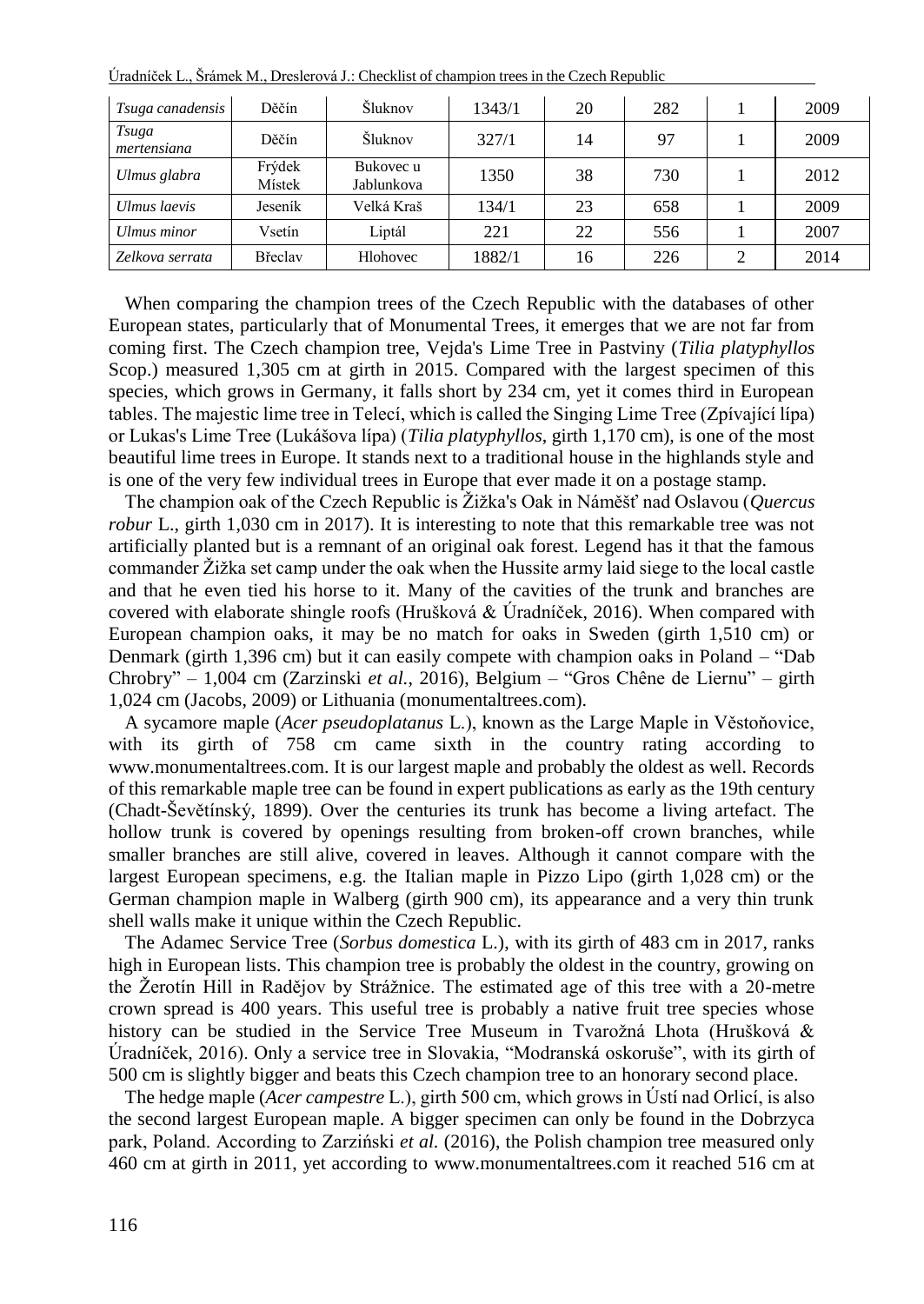repeated measuring, which made it the European champion. Our maple was last measured in 2009 and it is possible that at present it has a bigger girth than the listed European champion maple.

According to [www.monumentaltrees.com](http://www.monumentaltrees.com/) the wild pear tree (*Pyrus pyraster* (L.) Burgsd.) which grows in Kroměříž and whose girth is 390 cm is the third biggest in Europe. It will probably not grow bigger than the European champion tree from Poland, which grew to 560 cm in girth in Tarnowskie Góry.

A monumental pubescent oak (*Quercus pubescens* L.) which is living its last days in the Lechovice chateau park has a girth of 647 cm. In the ranking of countries where trees are measured and the readings are listed on-line it comes fourth. It may not be an equal match to trees growing in warmer countries, such as Spain (girth 821 cm), Italy (723 cm) or Croatia (660 cm), but it is an unexpectedly monumental tree for the Central European conditions.

As for conifers, we should note the Petrovice larch (*Larix decidua* Mill.) which measured 683 cm in girth in 2010. This ranks the Czech Republic third in Europe, surpassed only by Switzerland (girth 1,120 cm) and Italy (girth 891 cm) according to [www.monumentaltrees.com.](http://www.monumentaltrees.com/)

We will conclude the list with a European champion tree according to [www.monumentaltrees.com,](http://www.monumentaltrees.com/) the wych elm tree (*Ulmus glabra* Huds.) and its girth of 726 cm measured in 2012. This elm in Bukovec is called the "Border Guard" and is the largest elm in the Czech Republic. Its mighty trunk has strong root swellings, it branches at the height of eight metres and its crown is 35 metres high. It grows at the end of the village, a kilometre from the Czech-Polish border on the left bank of the Olše River, hence the name Border Guard. It is particularly valuable as it is the last large elm of the original six in our country which has survived the epidemic of Dutch elm disease. This elm is healthy, having received arborist treatment in 1996, when its cavity was roofed. Its estimated age is 350-500 years (Hrušková & Úradníček, 2016). This specimen is a mere 3 cm larger in girth than the wych elm on the Brahan Estate in Great Britain which reached 723 cm in girth in 2013. However, the question remains whether the British elm's girth measured at 1.3 m above ground would not be bigger. The Tree Register database lists an even more monumental elm, the "Bishop Burton" with a girth of 928 cm. However, the entry dates from 2011 and it is unclear whether the tree is still alive, as [www.monumentaltrees.com](http://www.monumentaltrees.com/) would probably have listed it otherwise.

Apart from trees, there is an interesting specimen of the only native evergreen climber, the common ivy (*Hedera helix* L.), whose girth measured 97 cm in 2015. This specimen growing in South Moravia in the Pavlovské Hills is probably the largest in Europe. Its girth exceeds the Belgian champion ivy by 2 cm (girth 95 cm, measured in 2012) as well as the Slovak champion (girth 90 cm) – see www.monumentaltrees.com.

There are many other promising trees in the Czech Republic which have the potential of reaching monumental dimensions. But whether they get the possibility to achieve their full potential and reach an advanced age will depend primarily on people and their relationship to trees.

#### **CONCLUSION**

Interest in trees in the Czech Republic has been triggered by the documentary series "Memory of Trees" produced by the Czech Television, as well as many publications representing remarkable trees mostly on a regional level. Moreover, in 2000 the Tree of the Year contest was launched as well. However, the making of a central database of remarkable trees of the Czech Republic will still require considerable effort. Firstly, an independent portal (championtrees.cz) will need to be created and known, albeit not yet published data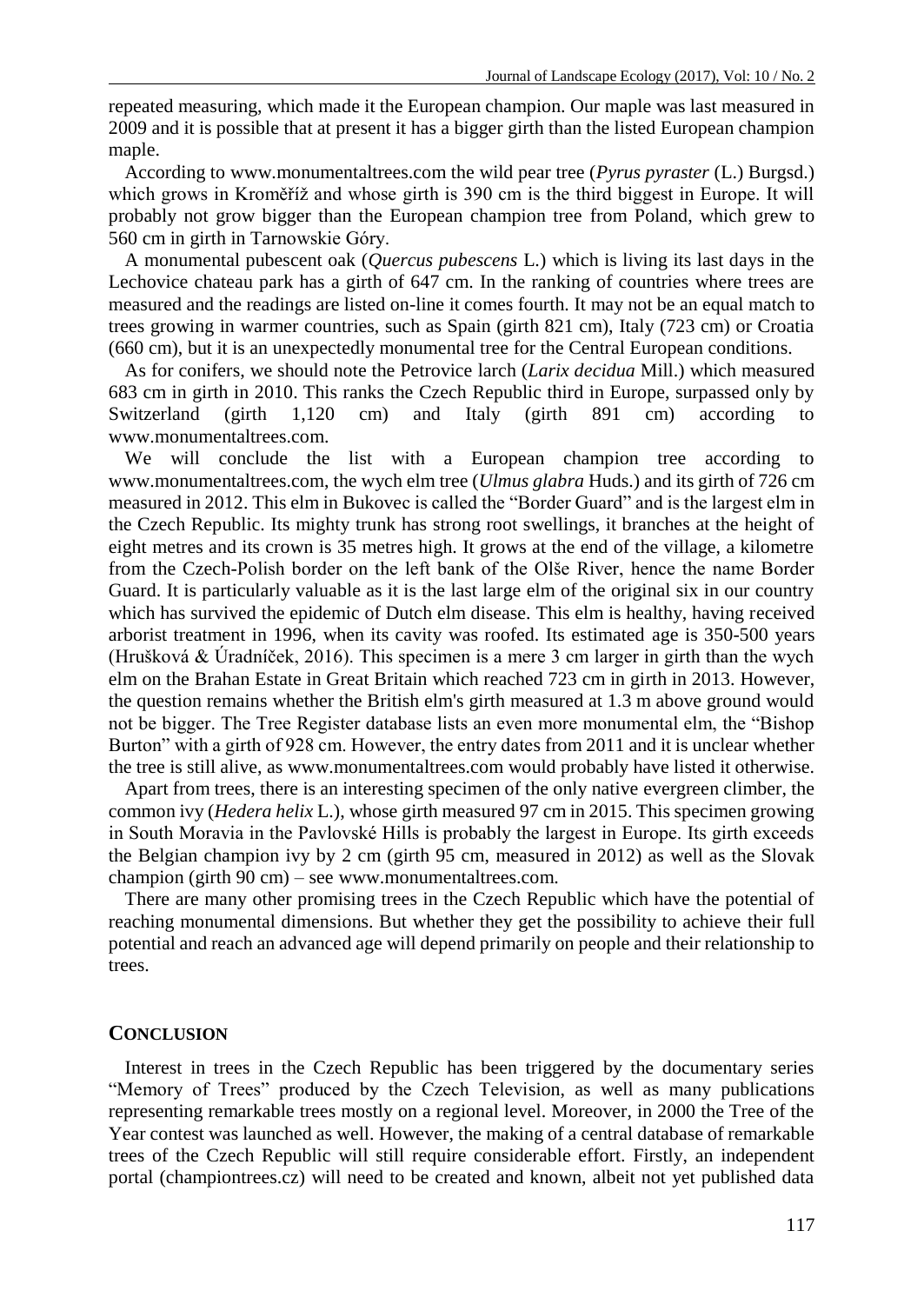will have to be entered in it. The groundwork has been done – the table shown above and the remarkable trees database run by the Professor August Bayer Foundation. What remains is to expand and complement the data in the shortest possible time.

### **ACKNOWLEDGMENTS:**

This work was supported by the Professor August Bayer Endowment Fund.

## **REFERENCES**

Baudouin, J. C., De Spoelberch, Ph. & Van Meulder, J. (1992). *Bomen in Belgie. Dendrologische inventaris 1987-1992*. Spoelberch-Artois Stichting, 511 pp.

Businský, R. & Velebil, J. (2011). *Borovice v České republice. Výsledky dlouhodobého hodnocení rodu Pinus L. v kultuře v České republice*. VÚKOZ, Průhonice, 180 s.

[Borkowski,](https://ksiegarnia.pwn.pl/autor/Krzysztof-Borkowski,a,74660530) B., [Tomusiak,](https://ksiegarnia.pwn.pl/autor/Robert-Tomusiak,a,318472192) R. & [Zarzyński,](https://ksiegarnia.pwn.pl/autor/Pawel-Zarzynski,a,74094533) P. (2016). *Drzewa Polski.* Warszawa. [Wydawnictwo Naukowe PWN.](https://ksiegarnia.pwn.pl/wydawca/Wydawnictwo-Naukowe-PWN,w,69500989)

Dundychová, I. (1995). *Památné stromy okresů Havlíčkův Brod, Pelhřimov a Jihlava*. Havlíčkův Brod, ČÚOP.

Feterman, G. (2015). *Arbre et patrimoine de France*. Plaissan. Museo Éditions.

Graaf, G.(1991). Monumentale Bomen in Nederland. Boom / Bomenstichting.

Hieke, K. (1984). *České zámecké parky a jejich dřeviny*. Praha, SZN.

Hieke, K. (1985). *Moravské zámecké parky a jejich dřeviny*. Praha, SZN.

Hrušková, M. (1999). *Stromy pamatují*. Manuskript. Praha.

Hrušková, M. (2008). *Za památnými stromy Vysočiny*. Beroun. Nakladatelství MH Beroun.

Hrušková, M. (2009). *Za památnými stromy Vysočiny II.* Beroun. Nakladatelství MH Beroun.

Hrušková, M. & Úradníček, L. (2016). *List of remarcable champion trees of the Czech Republic*. Manuscript, Nadační fond prof. Augusta Bayera, Brno, 27pp.

Chadt-Ševětínský, J. E. (1899). *Staré, památné a historické stromy v zemích Česko-Slovenských*. Časopis Klubu českých turistů, 11: 50-51.

Chadt-Ševětínský, J. E. (1908). *Staré a památné stromy v Čechách, na Moravě a ve Slezsku*. Český lid 17, zvl. otisk.

Jacobs, R. (2009). *Trees of Belgium Revisited*. Belgium. Schoten. BAI Publisher.

Johnson, O., (2003). *Champion trees of Britain and Ireland*. *The tree register handbook*. University of Chicago Press, Chicago.

Kovařík, V., Pešout, P. & Zelený, V. (1996). *Zámecké parky a památné stromy Podblanicka*. Vlaším, ČSOP Vlašim.

Krejčiřík, P., Pejchal, M., Šimek, P., Bulíř, P. & Pavlačka, R. (2015). *Dřeviny zámeckého parku v Lednic*i. Brno: Mendelova univerzita v Brně, 2015. ISBN 978-80-7509-356-1.

Kühn, U., Kühn, S. & Ullrich, B. (2005). *Bäume die Geschichten erzählen*. München, BLV Buchen Verlag GmbH & Co. KG.

Kyzlík, P (2011). Jilmy památné a významné. In. *Jilm: dřevina roku 2011*: sborník referátů konference 20. 4. 2011, Kostelec nad Černými lesy, zámek. Vyd. 1. V Praze: Česká lesnická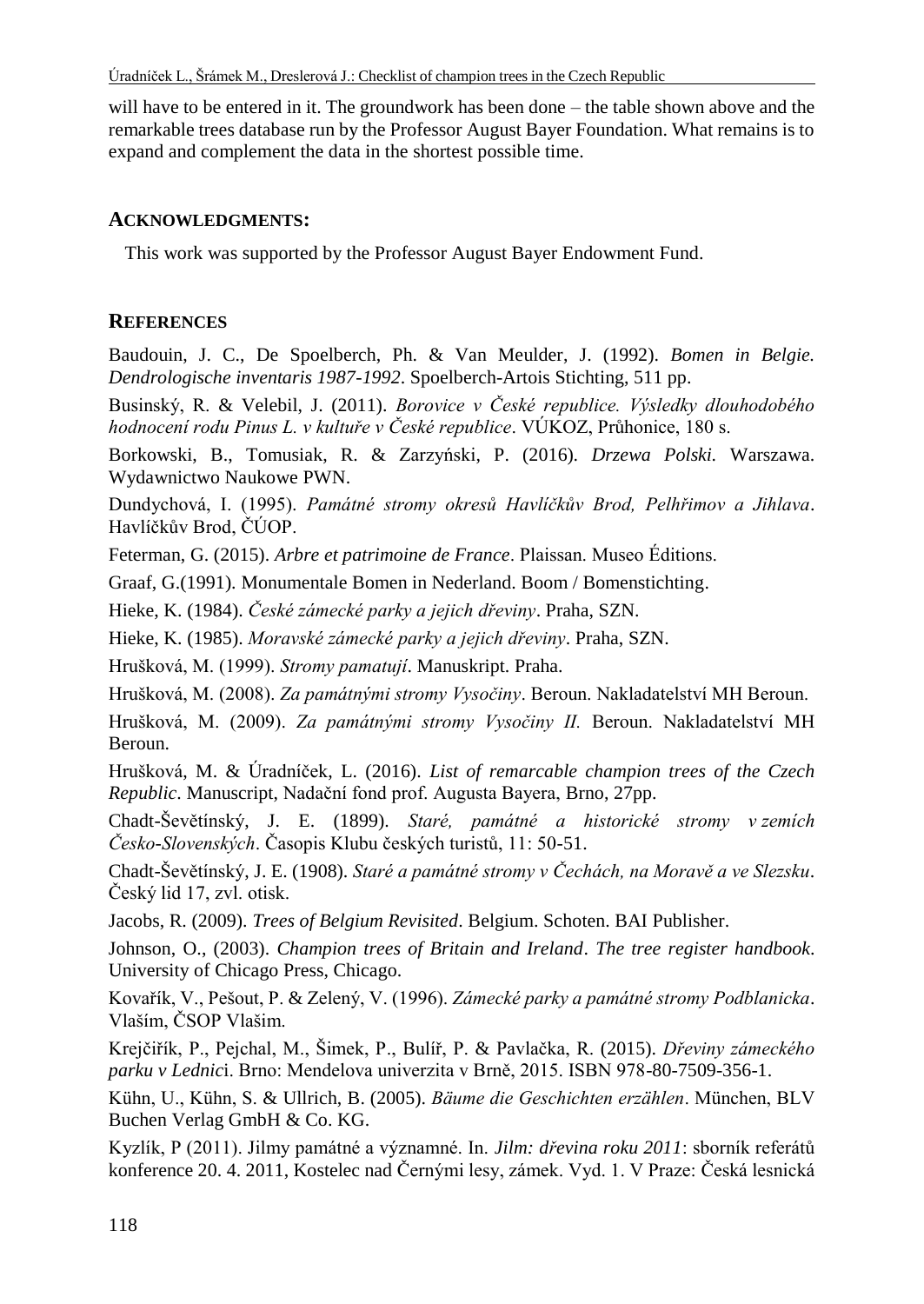společnost, Česká zemědělská univerzita, 59 s

Lerena, S. D. (2009). *Gigantes y ancianos de los bosques españoles*. Bosques Madrid. Sin Fronteras.

Lillo, A. L. (1997). *Árboles Monumentales de Madrid*. Madrid. Lunwerg Editores.

Maděra, P., Buček, A., Štykar J., Čermák, P., Hrubý, Z., Klečka, J., Král. K. & Vojtek, M. (2000). Databank of important tree species in the Odra river watershed riparian zone of streams. *Čas. Slezs. Muz. Opava (serie A)*, 49: 239-246, 2000

Maděra, P, Pejchal, M., Úradníček, L., Krejčiřík, P., Dreslerová, J., Klimánek, M., Mikita, T., Lička, D & Čupa, P. (2007): *Remarcable Trees and other Dendrological Points of Interest the Lower Morava Biosphere Reserve*. BR Dolní Morava o.p.s., 73 pp.

Maděra, P. & Úradníček, L. (2000). Pomozte nám hledat největší stromy. *Lesnická práce*, 79,1

Maděra, P. & Úradníček, L. (1999). Utajený prales na soutoku Moravy a Dyje aneb "Hledáme největší stromy", *Veronica* roč. 13, č. 5 Brno, p. 23-24

Michálek, J. (2006). *Památné stromy Plzeňského kraje*. Plzeň, Krajský úřad Plzeňského kraje.

Michálek, J. (2008). *Památné stromy Karlovarského kraje*. Sokolov, KMKK-Muzeum Sokolov.

Mitchell, A. F., Hallett, V. E., & White, J. E. (1990). *Champion trees in the British Isles*. Edinburgh. Forestry Commission.

Moya, B. & Moya J. (2013). *Monumental trees and mature forests Threatened in the Mediterranean landscape.* Valencia. IMELSA.

Pakenham, T. (2002). *Remarkable trees of the world*. London, Weidenfeld & Nicolson.

Reš, B., (2012). Ochrana památných stromů. In: Machar I., Drobilová L. (eds) *Ochrana přírody a krajiny v ČR I-II* (576-587). Univerzita Palackého v Olomouci.

Reš, B. & Sůrová, B. (2008). *Památné stromy*. AOPK ČR, Praha.

Rodger, D., Stokes, J. & Ogilvie, J. (2006). *Heritage trees of Scotland*. London, Forestry Commisission Scotland.

Svoboda, A. M. (1975). Staré stromy – památníky přírody. *Živa 23*: 147 (in czech).

Taraba, R. & Navrátilová, M. (2005). *Památné stromy města Brna*. Brno, MGMB.

Żukowski, A. (2006). *Sławne drzewa województwa śląskiego*. Stare Babice. Agencja Reklamowo-Wydawnicza" Vectra".

## **ELECTRONICAL SOURCES (WWW)**

https://cs.wikipedia.org/wiki/Kategorie:Pam%C3%A1tn%C3%A9\_stromy\_v\_%C4%8Cesk u\_podle\_okres%C5%AF

http://dendromania.hu/index.php

http://drusop.nature.cz/ost/chrobjekty/pstromy/

https://lesycr.cz/pece-o-les/ochrana-prirody-u-lcr/vyznamne-stromy/

https://www.vls.cz/cs/pro-verejnost/pamatne-stromy

http://www.championtrees.eu/

http://www.treeregister.org/